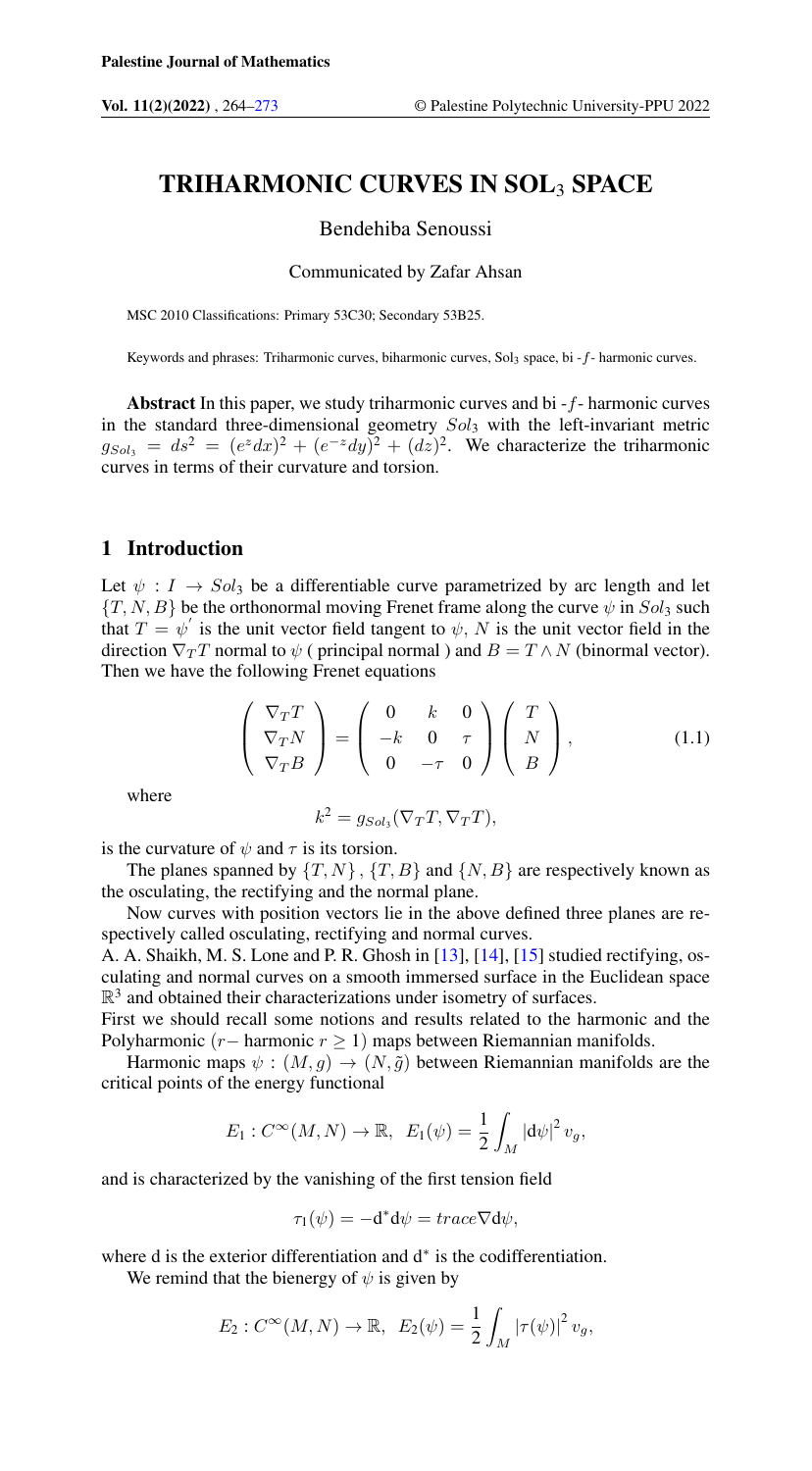and the bitension field  $\tau_2(\psi)$  has the expression

$$
\tau_2(\psi) = -\Delta^{\psi} \tau(\psi) - trace_{g} R^{N}(d\psi, \tau(\psi)) d\psi,
$$

where  $\Delta^{\psi} = -trace(\nabla^{\psi})^2 = -trace(\nabla^{\psi}\nabla^{\psi} - \nabla^{\psi}\nabla).$ 

A smooth map  $\psi$  is *biharmonic* if it satisfies the following biharmonic equation

$$
\tau_2(\psi)=0.
$$

Biharmonic maps are the critical points of the bienergy functional  $E_2$ . We call proper biharmonic the non-harmonic biharmonic maps. Biharmonic curves  $\psi$  of a Riemannian manifold are the solutions of the fourth order differential equation

$$
\nabla^3_{\phi'}\phi' - R(\phi', \nabla_{\phi'}\phi')\phi' = 0.
$$
\n(1.2)

Eells and Lemaire [\[5\]](#page-9-3) proposed the problem to consider the polyharmonic  $(r$ harmonic  $r \ge 1$ ) maps of order r, these are critical points of the r– energy functional defined by

<span id="page-1-0"></span>
$$
E_r(\psi) = \int_M e_r(\psi)v_g, \quad r \ge 1,
$$
\n(1.3)

where  $e_r(\psi) = \frac{1}{2} ||(\mathbf{d} + \mathbf{d}^*)^r \psi||^2$  for smooth maps  $\psi$ .

A map  $\psi$  is r – harmonic if it is a critical point of the functional  $E_r(\psi)$  defined in  $(1.3).$  $(1.3).$ 

Every harmonic map is a solution of the polyharmonic map, see [\[1\]](#page-8-1) for a recent classification result. In [\[19\]](#page-9-4), S.B. Wang studied the first variation formula of the k- energy  $E_k$ , whose critical maps are called k- harmonic maps. In [\[8\]](#page-9-5), S. Maeta showed the second variation formula of the  $k$ - energy. Triharmonic curves with constant curvature in space forms were studied by Maeta in [\[8\]](#page-9-5).

In this paper, we study triharmonic curves and bi  $-f$ - harmonic curves in the standard three-dimensional geometry Sol<sub>3</sub>. We characterize the triharmonic curves in terms of their curvature and torsion.

# 2 Preliminaries

The space  $Sol_3$  is one of the eight models of geometry of Thurston [\[17\]](#page-9-6). The space Sol<sub>3</sub> is the space  $\mathbb{R}^3$  equipped with the metric

$$
g_{Sol_3} = ds^2 = (e^z dx)^2 + (e^{-z} dy)^2 + (dz)^2,
$$

where  $(x, y, z)$  are usual coordinates of  $\mathbb{R}^3$  (see for instance [\[6\]](#page-9-7), [\[18\]](#page-9-8)). The space  $Sol_3$  is a Lie group with the multiplication

$$
(x, y, z) * (x', y', z') = (x + e^{-z}x', y + e^{z}y', z + z'),
$$

where  $*$  denotes the group operation of  $Sol_3$ . A left-invariant orthonormal frame  ${e_1, e_2, e_3}$  in  $Sol_3$  is given by

$$
e_1 = e^{-z} \frac{\partial}{\partial x}, e_2 = e^z \frac{\partial}{\partial y}, e_3 = \frac{\partial}{\partial z}.
$$

**Proposition 2.1** ([\[18\]](#page-9-8)). *The Levi Civita connection*  $\nabla$  *of Sol<sub>3</sub> with respect to this*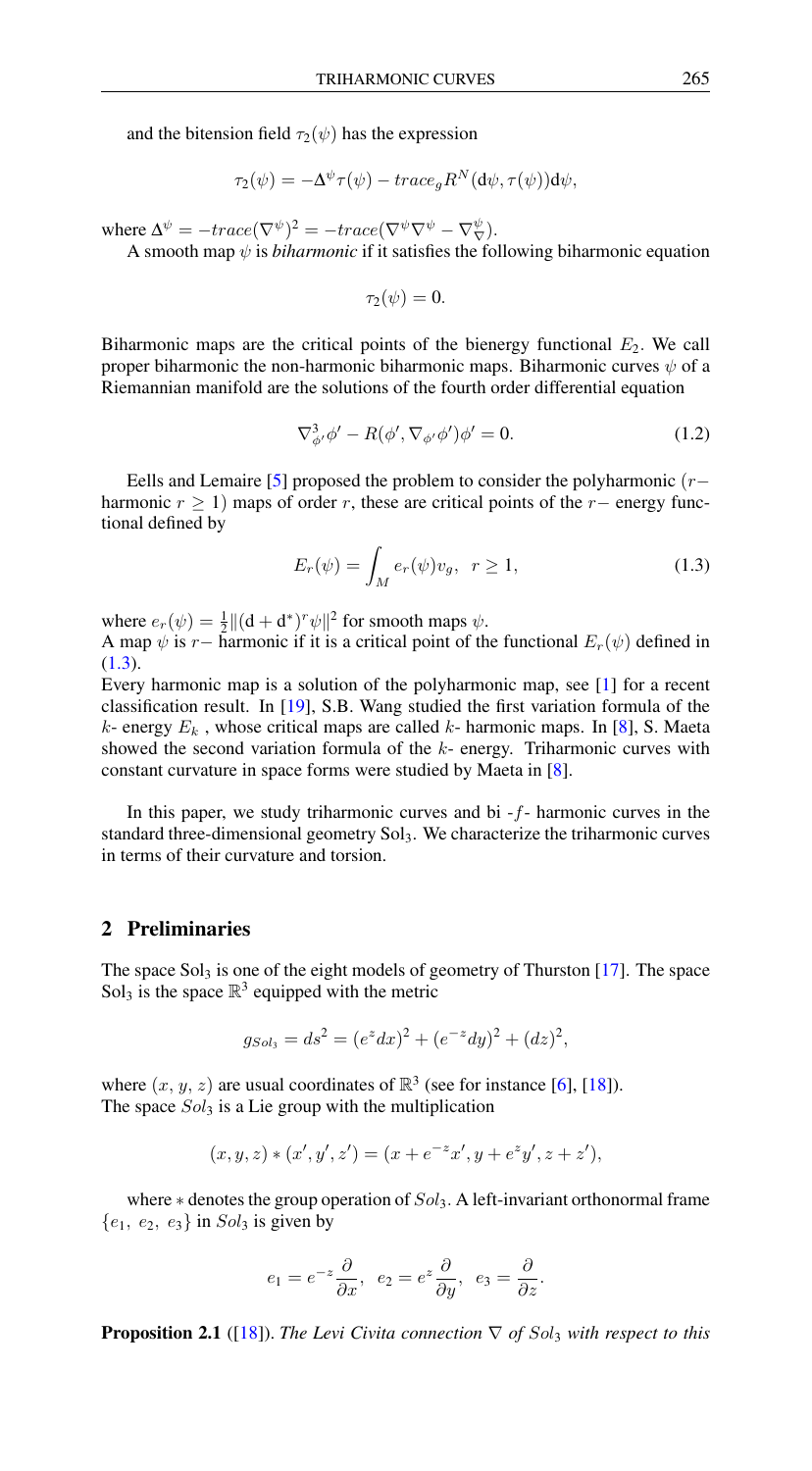*frame is*

$$
\begin{pmatrix}\n\nabla_{e_1} e_1 \\
\nabla_{e_1} e_2 \\
\nabla_{e_1} e_3\n\end{pmatrix} = \begin{pmatrix}\n0 & 0 & -1 \\
0 & 0 & 0 \\
1 & 0 & 0\n\end{pmatrix} \begin{pmatrix}\ne_1 \\
e_2 \\
e_3\n\end{pmatrix}
$$
\n
$$
\begin{pmatrix}\n\nabla_{e_2} e_1 \\
\nabla_{e_2} e_2 \\
\nabla_{e_2} e_3\n\end{pmatrix} = \begin{pmatrix}\n0 & 0 & 0 \\
0 & 0 & 1 \\
0 & -1 & 0\n\end{pmatrix} \begin{pmatrix}\ne_1 \\
e_2 \\
e_3\n\end{pmatrix}
$$
\n
$$
\begin{pmatrix}\n\nabla_{e_3} e_1 \\
\nabla_{e_3} e_2 \\
\nabla_{e_3} e_3\n\end{pmatrix} = \begin{pmatrix}\n0 & 0 & 0 \\
0 & 0 & 0 \\
0 & 0 & 0\n\end{pmatrix} \begin{pmatrix}\ne_1 \\
e_2 \\
e_3\n\end{pmatrix}.
$$
\n(2.1)

Also, we obtain the bracket relations

$$
[e_1, e_2] = 0, [e_2, e_3] = -e_2, [e_1, e_3] = e_1.
$$
 (2.2)

We shall adopt the following notation and sign convention. The Riemannian curvature operator is given by

<span id="page-2-1"></span>
$$
R(X, Y)Z = \nabla_X \nabla_Y Z - \nabla_Y \nabla_X Z - \nabla_{[X, Y]} Z.
$$
 (2.3)

The Riemannian curvature tensor is given by

$$
R(X, Y, Z, W) = g_{Sol_3}(R(Y, X)Z, W) = -g_{Sol_3}(R(X, Y)Z, W), \quad (2.4)
$$

where  $X, Y, Z, W$  are smooth vector fields on  $Sol_3$ . Moreover we put

$$
R_{ijk} = R(e_i, e_j)e_k, \ R_{ijkl} = R(e_i, e_j, e_k, e_l), \tag{2.5}
$$

where  $i, j, k, l \in \{1, 2, 3\}.$ 

The non vanishing components of the above tensor fields are

$$
R_{121} = R_{233} = -e_2, \ R_{131} = R_{232} = e_3, \ R_{122} = -R_{133} = e_1,\tag{2.6}
$$

<span id="page-2-0"></span>and

$$
R_{1212} = -R_{1313} = -R_{2323} = 1. \t\t(2.7)
$$

# 3 Polyharmonic curves in  $Sol_3$

#### 3.1 Biharmonic curves in  $Sol_3$

Biharmonic curves in a three-dimensional Riemannian manifold with constant sectional curvature  $K \leq 0$  are geodesics [\[4\]](#page-9-9). In [\[2\]](#page-8-2) the authors considered the case of positive curvature showing that biharmonic curves have constant geodesic curvature and geodesic torsion (helices).

Let  $\psi : I \to Sol_3$  be a differentiable curve parametrized by arc length. From  $(1.1)$  we have

$$
\nabla_T^3 T = (-3kk')T + (k'' - k^3 - k\tau^2)N + (2k'\tau + k\tau')B,\tag{3.1}
$$

where  $k' = \frac{dk}{ds}$ ,  $k'' = \frac{d^2k}{ds^2}$ ,  $\tau' = \frac{d\tau}{ds}$ . Using  $(2.7)$  one obtains  $[10]$ 

$$
R(T, N, T, N) = 2B_3^2 - 1, \ R(T, N, T, B) = -2N_3B_3,\tag{3.2}
$$

where

$$
\begin{cases}\nT = T_1 e_1 + T_2 e_2 + T_3 e_3 \\
N = N_1 e_1 + N_2 e_2 + N_3 e_3 \\
B = T \wedge N = B_1 e_1 + B_2 e_2 + B_3 e_3.\n\end{cases}
$$
\n(3.3)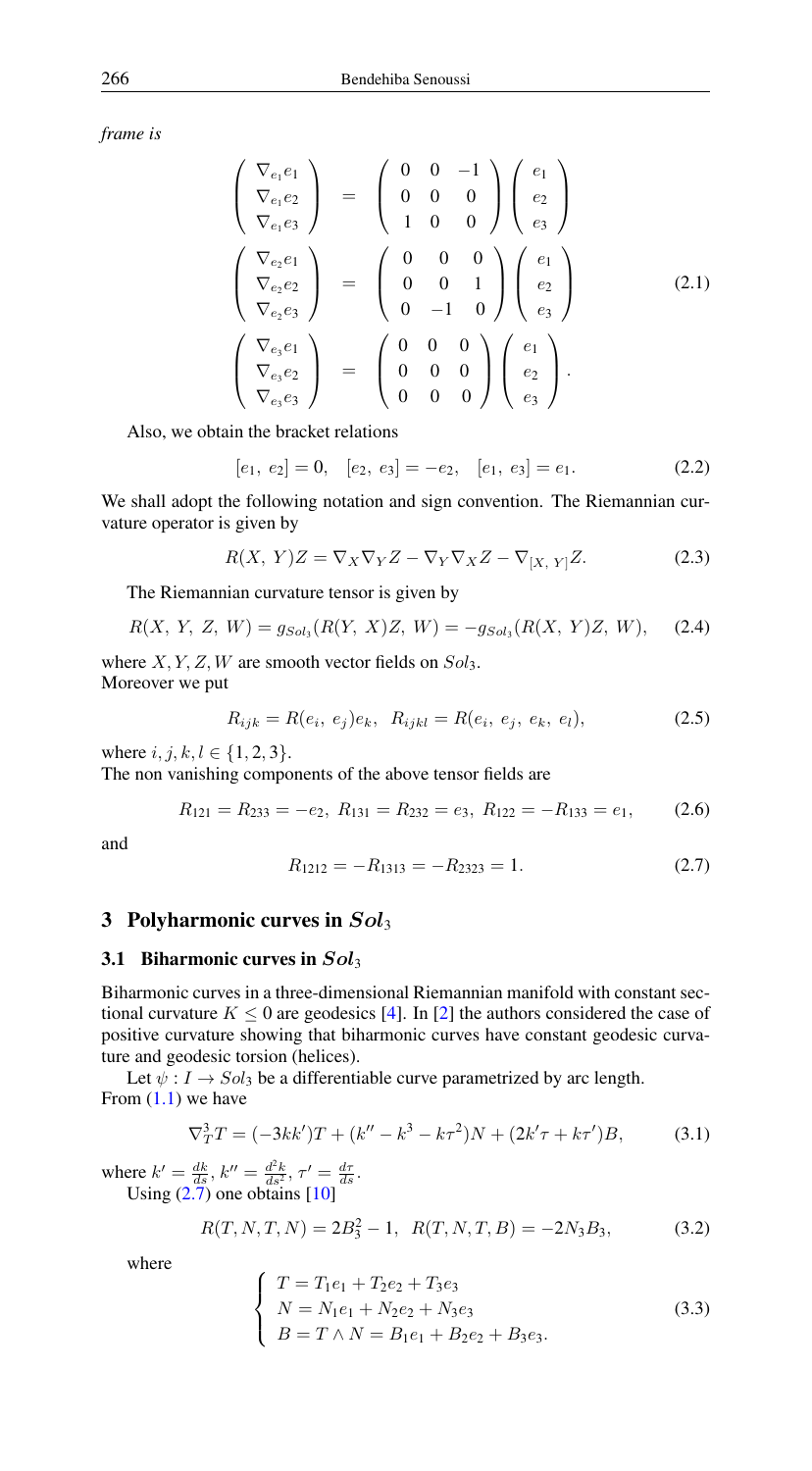**Theorem 3.1** ([\[10\]](#page-9-10)). Let  $\psi : I \to Sol_3$  be a differentiable curve parametrized by *arc length. Then*  $\psi$  *is a proper non-geodesic biharmonic curve if and only if* 

$$
\begin{cases}\nk = constant \neq 0 \\
k^2 + \tau^2 = 2B_3^2 - 1 \\
\tau' = 2N_3 B_3.\n\end{cases}
$$
\n(3.4)

**Corollary 3.2.** *If*  $\tau = 0$  *and*  $k = constant \neq 0$  *for a curve*  $\phi$ *.*  $\phi$  *is a non-geodesic biharmonic curve then*

$$
\begin{cases}\nk^2 = 2B_3^2 - 1 \\
N_3 = 0.\n\end{cases}
$$

#### 3.2 Triharmonic curves in  $Sol_3$

To study the triharmonic curves in  $Sol_3$ , we shall use their Frenet vector fields and equations.

Let us denote by  $\psi : I \to Sol_3$  an arclength parametrized curve in  $Sol_3$ . Assume that  $\psi$  is non-geodesic.

<span id="page-3-0"></span>If  $r = 2t, t \ge 1$ , then [\(1.3\)](#page-1-0) takes the form [\[7\]](#page-9-11), [\[19\]](#page-9-4)

$$
E_{2t}(\psi) = \frac{1}{2} \int_M < \underbrace{(d^*d)...(d^*d)}_{t \text{ times}} \psi, \underbrace{(d^*d)...(d^*d)}_{t \text{ times}} \psi > v_g. \tag{3.5}
$$

<span id="page-3-1"></span>If  $r = 2t + 1$ , then [\(1.3\)](#page-1-0) takes the form

$$
E_{2t+1}(\psi) = \frac{1}{2} \int_M < d\underbrace{(d^*d)...(d^*d)}_{t \ times} \psi, \ d\underbrace{(d^*d)...(d^*d)}_{t \ times} \psi > v_g. \tag{3.6}
$$

The Euler-Lagrange equations of  $(3.5)$  and  $(3.6)$ , reduces to the equation

$$
\tau_r(\psi) = \nabla_T^{2r-1} T + \sum_{s=0}^{r-1} (-1)^s R(\nabla_T^{2r-3-s} T, \nabla_T^s T) T, \ r \ge 1. \tag{3.7}
$$

Solutions of  $\tau_r(\psi) = 0$  are called r- harmonic curves.

Remark 3.3. We say that a  $r-$  harmonic curve is proper if it is not harmonic. Any harmonic curve is a  $r-$  harmonic curve, for any  $r \geq 1$ .

<span id="page-3-2"></span>An arc-length parametrized curve  $\psi : I \to M^n$  from  $I \subset \mathbb{R}$  to a Riemannian manifold  $M<sup>n</sup>$  of dimension n is called *triharmonic* if [\[9\]](#page-9-12)

$$
\nabla_T^5 T + R(\nabla_T^3 T, T)T - R(\nabla_T^2 T, \nabla_T T)T = 0.
$$
\n(3.8)

<span id="page-3-3"></span>**Proposition 3.4.** *Let*  $\psi: I \subset \mathbb{R} \to M^n$  *be a differentiable curve parametrized by arc length. Then*  $\psi$  *is triharmonic curve if and only if* 

$$
\begin{cases}\n\xi_1(s) = 0 \\
\xi_2(s) - \xi_4(s)R(N,T,T,N) - \xi_5(s)R(B,T,T,N) + \xi_6(s)R(B,N,T,N) = 0 \\
\xi_3(s) - \xi_4(s)R(N,T,T,B) - \xi_5(s)R(B,T,T,B) + \xi_6(s)R(B,N,T,B) = 0,\n\end{cases}
$$
\n(3.9)

*where*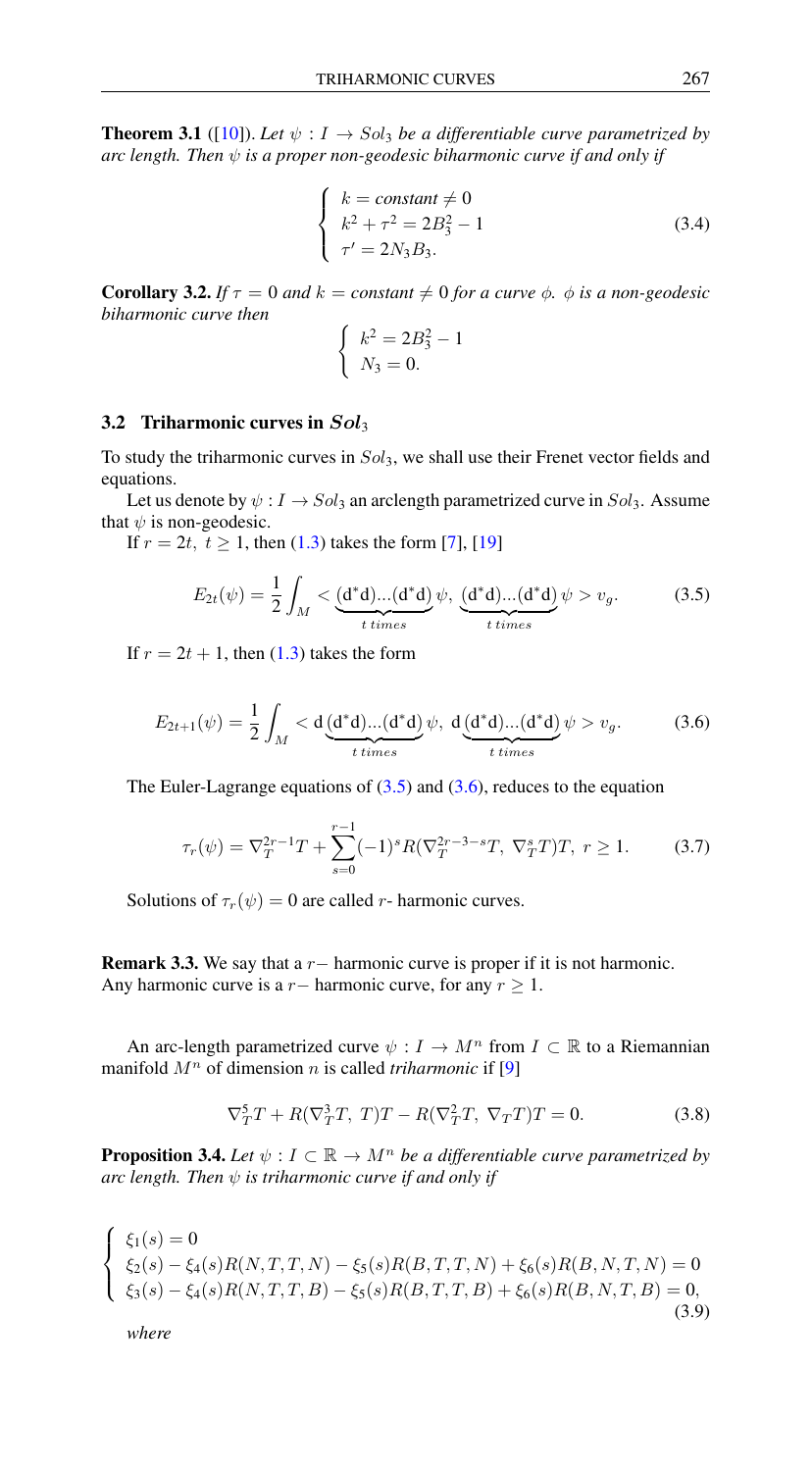$$
\xi_1(s) = -10k'k'' - 5kk^{(3)} + 5kk'(2k^2 + \tau^2) + 5k^2\tau\tau',
$$
  
\n
$$
\xi_2(s) = k^5 + k^{(4)} - 15kk'^2 - 10k^2k'' + 2k^3\tau^2 - 6\tau^2k''
$$
  
\n
$$
-12k'\tau\tau' - 3k\tau'^2 + k\tau^4 - 4k\tau\tau'',
$$
  
\n
$$
\xi_3(s) = 4\tau k^{(3)} + k\tau^{(3)} - 9k^2k'\tau - 4k'\tau^3 - 6k\tau^2\tau' + 6k''\tau'
$$
  
\n
$$
-\tau'k^3 + 4k'\tau'',
$$

$$
\xi_4(s) = k'' - 2k^3 - k\tau^2
$$
,  $\xi_5(s) = 2k'\tau + k\tau'$ ,  $\xi_6(s) = k^2\tau$ .

**Proof.** From  $(1.1)$  we have

<span id="page-4-3"></span>
$$
\nabla_T^2 T = (-k^2)T + (k')N + (k\tau)B,\tag{3.10}
$$

<span id="page-4-4"></span>
$$
\nabla_T^3 T = (-3kk')T + (k'' - k(k^2 + \tau^2))N + (2k'\tau + k\tau')B,\tag{3.11}
$$

<span id="page-4-1"></span>
$$
\nabla_T^5 T = \xi_1(s)T + \xi_2(s)N + \xi_3(s)B,\tag{3.12}
$$

By  $(3.8)$  we see that  $\psi$  is a triharmonic curve if and only if

$$
\xi_1(s)T+\xi_2(s)N+\xi_3(s)B+\xi_4(s)R(N,T)T+\xi_5(s)R(B,T)T-\xi_6(s)R(B,N)T=0.
$$
\n(3.13)

Using [\(2.4\)](#page-2-1), we have [\(3.9\)](#page-3-3). This completes the proof.  $\Box$ 

**Theorem 3.5.** Let  $\psi : I \rightarrow Sol_3$  be a differentiable curve parametrized by arc *length. Then*  $\psi$  *is a proper non-geodesic triharmonic curve if and only if* 

$$
\begin{cases}\n\xi_1(s) = 0 \\
\xi_2(s) + \xi_4(s)(2B_3^2 - 1) - 2\xi_5(s)N_3B_3 - 2\xi_6(s)T_3B_3 = 0 \\
\xi_3(s) - 2\xi_4(s)N_3B_3 - \xi_5(s)(1 - 2N_3^2) + 2\xi_6(s)T_3N_3 = 0.\n\end{cases}
$$
\n(3.14)

<span id="page-4-0"></span>**Proof.** Using  $(2.7)$  we get

$$
\begin{cases}\nR(B, N, T, N) = -2T_3 B_3, & R(B, T, T, B) = 1 - 2N_3^2 \\
R(B, N, T, B) = 2T_3 N_3, & R(T, N, T, N) = 2B_3^2 - 1 \\
R(T, N, T, B) = -2N_3 B_3.\n\end{cases}
$$
\n(3.15)

Combining [\(3.15\)](#page-4-0) and [\(3.9\)](#page-3-3), it is obtained [\(3.14\)](#page-4-1). This completes the proof.  $\Box$ 

**Corollary 3.6.** *If*  $\tau = 0$  *and*  $N_3B_3 \neq 0$ *. Then,*  $k = 0$ *.* 

### 4 Triharmonic helices in  $Sol_3$

<span id="page-4-2"></span>We shall call helix a curve in  $Sol_3$  with constant geodesic curvature and torsion. Now, for any helix in  $Sol_3$ , the system  $(3.14)$  becomes

$$
\begin{cases}\n(k^2 + \tau^2)^2 - (2B_3^2 - 1)(2k^2 + \tau^2) - 2k\tau T_3 B_3 = 0 \\
N_3(B_3(2k^2 + \tau^2) + \tau k T_3) = 0.\n\end{cases}
$$
\n(4.1)

**Theorem 4.1.** *Let*  $\psi : I \to Sol_3$  *be a non-geodesic triharmonic helix parametrized by arc length. Then*  $N_3 = 0$ *.*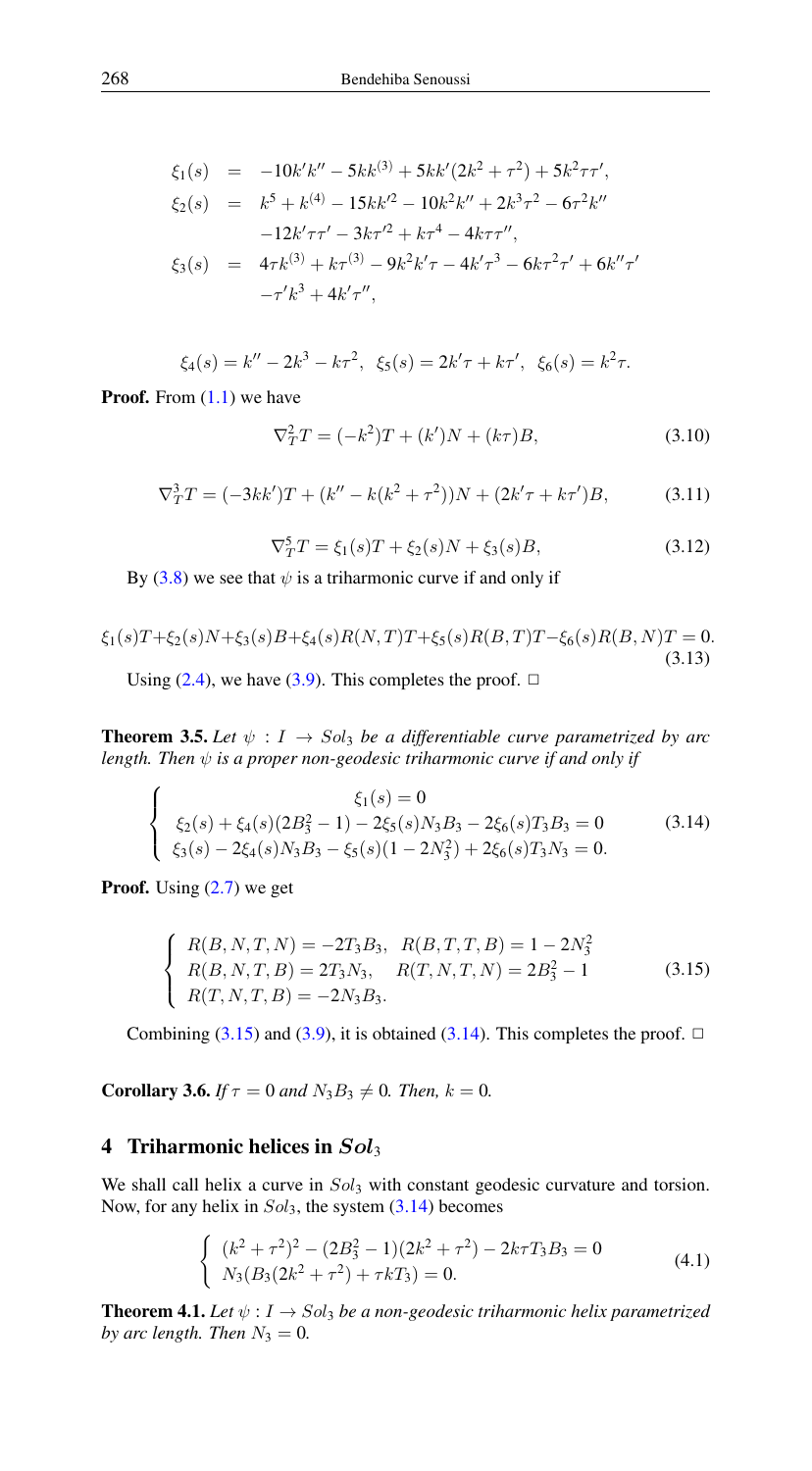<span id="page-5-0"></span>**Proof.** If  $N_3 \neq 0$ , then from [\(4.1\)](#page-4-2), we obtain

$$
\begin{cases} (k^2 + \tau^2)^2 - (2B_3^2 - 1)(2k^2 + \tau^2) - 2k\tau T_3 B_3 = 0\\ B_3(2k^2 + \tau^2) + \tau k T_3 = 0. \end{cases}
$$
(4.2)

Using second equation of  $(4.2)$ , we have

$$
(k2 + \tau2)2 + 2k2 + \tau2 = 0.
$$
 (4.3)

From the definition of helix, the curvature and torsion of  $\psi$  satisfy the following  $k = constant \neq 0$  and  $\tau = constant \neq 0$ .

From [\(4.4\)](#page-5-1) we have  $k = 0 = \tau$ , a contradiction. Thus, we must have  $N_3 = 0$ .  $\Box$ 

**Theorem 4.2.** *Let*  $\psi: I \to Sol_3$  *be a non-geodesic triharmonic helix parametrized by arc length. Then*  $B_3 \neq 0$ *.* 

<span id="page-5-1"></span>**Proof.** If  $B_3 = 0$ , from the first equation in [\(4.1\)](#page-4-2), we obtain

$$
(k2 + \tau2)2 + (2k2 + \tau2) = 0.
$$
 (4.4)

Equation [\(4.4\)](#page-5-1) implies that  $k = 0 = \tau$ , a contradiction. This completes the proof.  $\Box$ 

# 5 General helix in  $Sol_3$

In 1845, de Saint Venant first proved that a space curve is a general helix if and only if the ratio of curvature to torsion be constant (see [\[16\]](#page-9-13) for details).

**Definition 5.1.** Let  $\psi$  be a curve in  $Sol_3$  and  $\{T, N, B\}$  be the Frenet frame on  $Sol_3$ along  $\psi$ .

1) If both k and  $\tau$  are constant along  $\psi$ , then is called circular helix with respect to Frenet frame. 2) A curve  $\psi$  such that

<span id="page-5-2"></span>
$$
\frac{\tau}{k} = c, \ c \in \mathbb{R},\tag{5.1}
$$

is called a general helix with respect to Frenet frame.

If k = constant  $\neq 0$  and  $\tau = 0$ , then the curve  $\phi$  is a circle.

**Theorem 5.2.** Let  $\psi$  :  $I \rightarrow Sol_3$  be a non-geodesic triharmonic general helix *parametrized by arc length. If*  $N_3 = 0$ *, then*  $\psi$  *is a circular helix.* 

<span id="page-5-3"></span>**Proof.** From  $(5.1)$ , we have

$$
\begin{cases}\n\xi_1(s) = -10k'k'' - 5kk^{(3)} + 10k^3k'(c^2 + 1) \\
\xi_2(s) = k^5(c^2 + 1)^2 + k^{(4)} - 15kk'^2(c^2 + 1) - 10k^2k''(c^2 + 1) \\
\xi_3(s) = -c\xi_1(s) \\
\xi_4(s) = k'' - k^3(c^2 + 1) \\
\xi_5(s) = 3ck'k \\
\xi_6(s) = ck^3.\n\end{cases}
$$
\n(5.2)

By using equations  $(5.2)$  in  $(3.14)$ , equation  $(3.14)$ , we can obtain a system of three differential equations characterizing triharmonic general helix in  $Sol_3$ 

<span id="page-5-4"></span>
$$
\begin{cases} \xi_1(s) = -10k'k'' - 5kk^{(3)} + 10k^3k'(c^2 + 1) = 0\\ \xi_2(s) + (2B_3^2 - 1)(k'' - k^3(1 + c^2)) - 6ck'kN_3B_3 - 2ck^3T_3B_3 = 0\\ 2N_3B_3(k'' - k^3(1 + c^2)) + 3ck'k(1 - 2N_3^2) - 2ck^3T_3N_3 = 0. \end{cases}
$$
(5.3)

Substituting  $N_3 = 0$  into the third equation in [\(5.3\)](#page-5-4) we have  $k'k = 0$ , which implies k = constant and hence  $\tau$  = constant. Then  $\psi$  is a circular helix.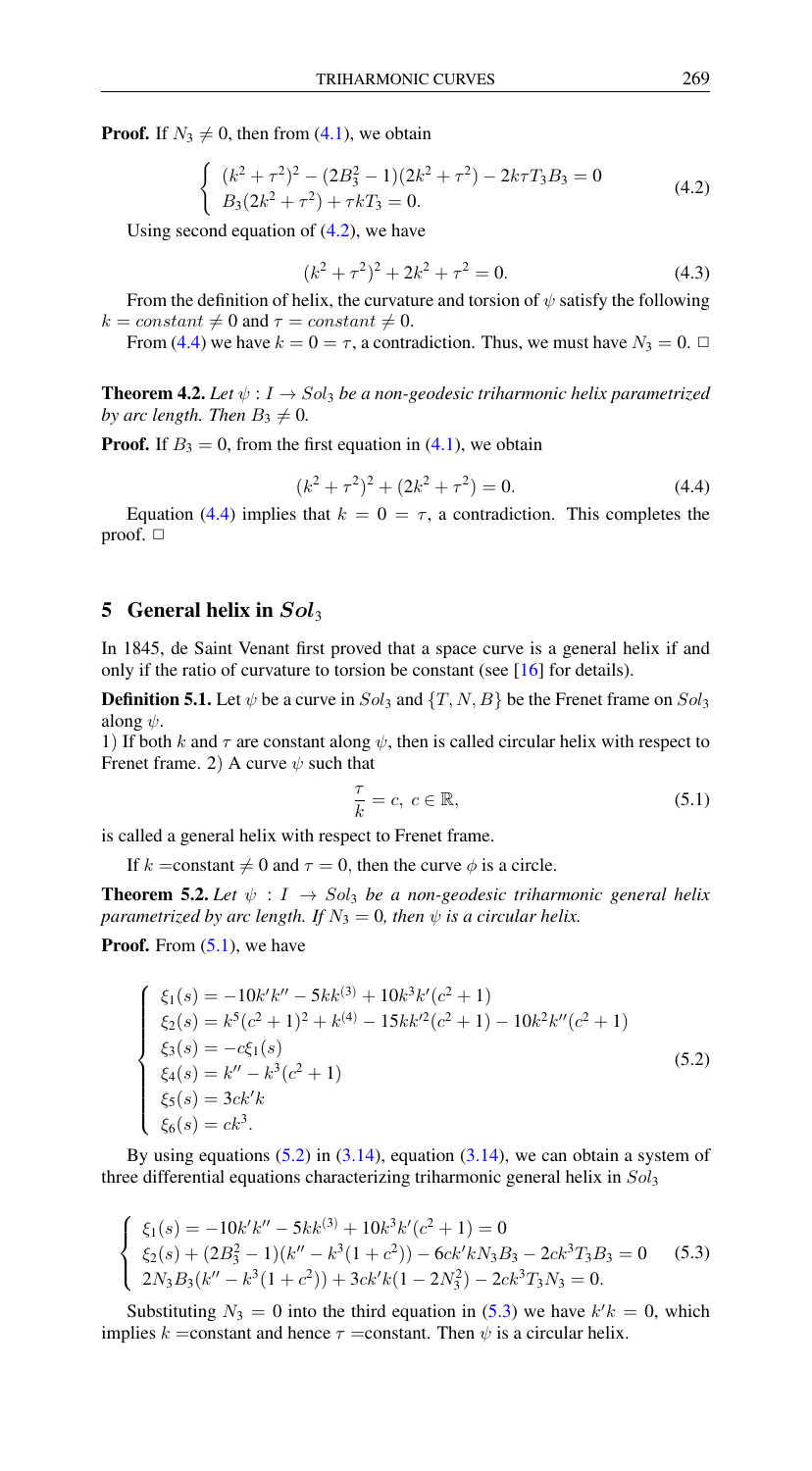# 6 Bi -  $f$ - harmonic curves in  $Sol_3$

In this section we derive the bi  $-f$ - harmonic curves in  $Sol_3$ .

The authors of  $[11]$  gave the Euler-Lagrange equation of bi  $-f$ - harmonic maps.

<span id="page-6-0"></span>Bi -f- harmonic maps  $\psi : (\mathcal{N}, g) \to (\tilde{\mathcal{N}}, \tilde{g})$  between two Riemannian manifolds are critical points of the bi  $-f$ - energy functional  $[11]$ ,  $[12]$ :

$$
E_{f,2}(\psi) = \frac{1}{2} \int_{\Omega} |\tau_f(\psi)|^2 v_g,
$$
\n(6.1)

where  $\Omega \subset \mathcal{N}$  is a compact domain,  $\tau_f(\psi) = f\tau(\psi) + d\psi(\text{grad} f)$  is the f-tension field of  $\psi$ ,  $\tau(\psi) = \text{trace} \nabla d\psi$  is the tension field of  $\psi$ . In  $[11]$ , the authors used the name  $f$ - biharmonic maps for the critical points of the

functional  $(6.1)$ .

**Proposition 6.1** ([\[12\]](#page-9-15)). *Let*  $\alpha : I \to (\tilde{\mathcal{N}}, \tilde{q})$  *be a curve in a Riemannian manifold*  $(\tilde{N}, \tilde{g})$ , parametrized by its arclength, and  $\alpha' = T$ . Then  $\alpha$  is a bi-f- harmonic *curve if and only if*

<span id="page-6-1"></span>
$$
0 = (ff''' + f'f'')T + (3ff'' + 2f'^2)\nabla_T^{\tilde{N}}T +4(ff')\nabla_T^2T + f^2\nabla_T^3T + f^2R^{\tilde{N}}(\nabla_T^{\tilde{N}}T, T)T,
$$
(6.2)

where  $f: I \to (0, \infty)$  *is a smooth map,*  $\nabla_T^2 T = \nabla_T^{\tilde{N}} \nabla_T^{\tilde{N}} T$  and  $\nabla_T^3 T =$  $\nabla^{\tilde{\mathcal{N}}}_T\nabla^{\tilde{\mathcal{N}}}_T\nabla^{\tilde{\mathcal{N}}}_T T.$ 

Using  $(1.1)$ ,  $(3.10)$  and  $(3.11)$  in  $(6.2)$ , we have

**Theorem 6.2.** Let  $\alpha: I \to (\mathbb{R}^3, g_{Sol_3})$  be a curve parametrized by arc length in  $Sol_3$  space  $(\mathbb{R}^3, g_{Sol_3})$ . Then  $\alpha$  is a bi-f- harmonic curve if and only if

$$
0 = (ff''' + f'f'' - 4k^2 ff' - 3kk'f^2)T
$$
  
+  $(3kf'' + 2kf'^2 + 4k'ff' + (k'' - k^3 - k\tau^2)f^2)N$   
+  $(4k\tau ff' + (2k'\tau + k\tau')f^2)B + kf^2R(N, T)T.$  (6.3)

From  $(3.15)$ , we obtain

**Theorem 6.3.** Let  $\alpha: I \to (\mathbb{R}^3, g_{Sol_3})$  be a curve parametrized by arc length in Sol<sub>3</sub> space ( $\mathbb{R}^3$ ,  $g_{Sol_3}$ ). Then  $\alpha$  is a bi-f- harmonic curve if and only if the follow*ing equations hold:*

<span id="page-6-2"></span>
$$
\begin{cases}\n f f''' + f' f'' - 4k^2 f f' - 3kk' f^2 = 0 \\
 3kf f'' + 2kf'^2 + 4k' f f' + (k'' - k^3 - k\tau^2)f^2 + kf^2(1 - 2B_3^2) = 0 \\
 4k\tau f f' + (2k'\tau + k\tau')f^2 + 2kf^2(N_3B_3) = 0.\n\end{cases}
$$
\n(6.4)

In the following cases, we find necessary and sufficient conditions for curves of  $Sol_3$  space to be bi -  $f$ - harmonic:

Case 6.1. If  $k = 0$ , namely  $\alpha$  is a geodesic curve, then from [\(6.4\)](#page-6-2) we obtain that it is bi -f- harmonic if and only if  $ff''' + f'f'' = (ff'')' = 0$ . Then we have the following corollary:

**Corollary 6.4.** A geodesic curve is bi-f- harmonic if and only if  $ff'' = constant$ .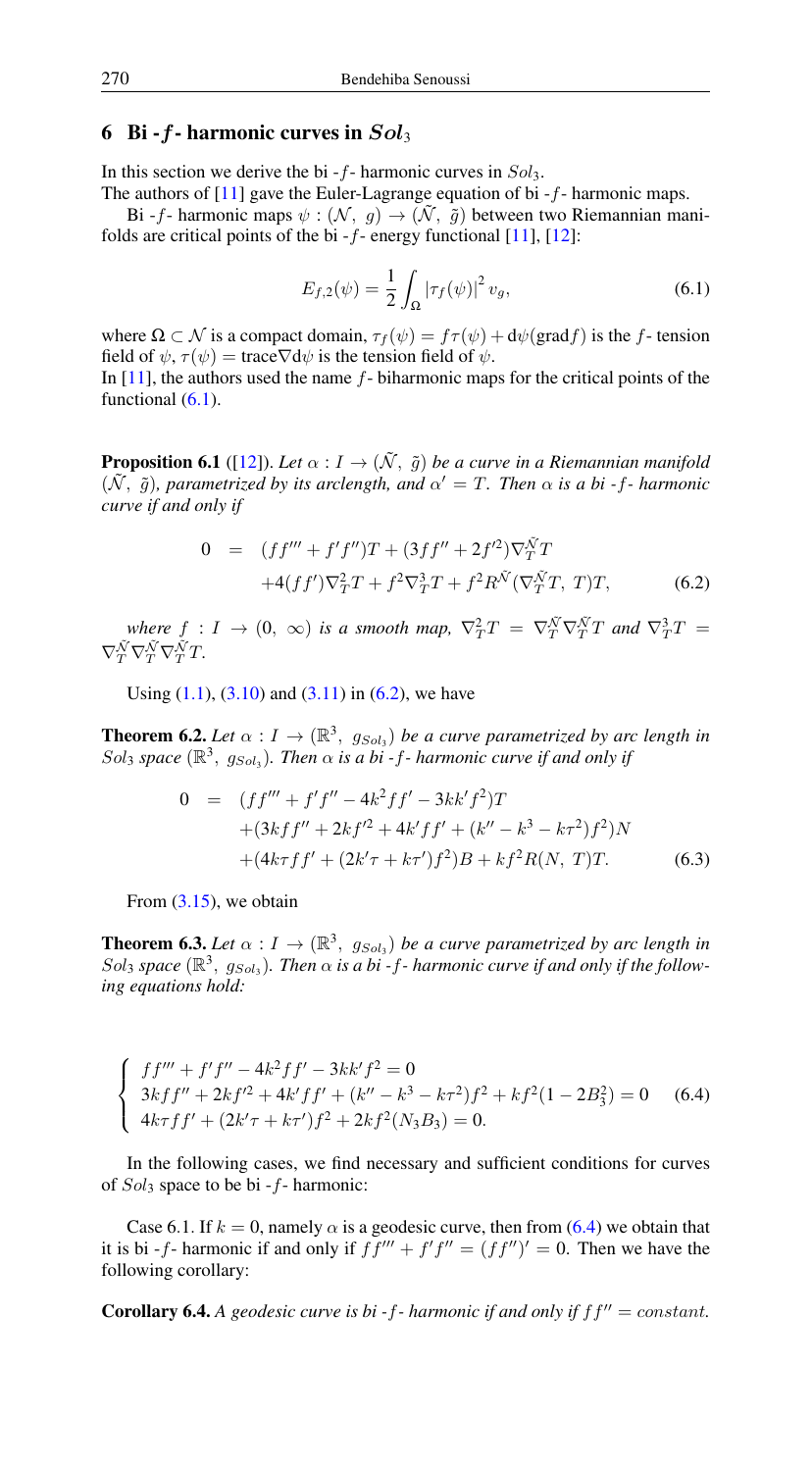<span id="page-7-0"></span>Case 6.2. If  $k = constant = c \neq 0$  and  $\tau = 0$ , then [\(6.4\)](#page-6-2) reduces to

$$
\begin{cases}\n(ff'')' = 4c^2 f f' \\
3f f'' + 2f'^2 + (1 - c^2 - 2B_3^2)f^2 = 0 \\
N_3 B_3 = 0.\n\end{cases}
$$
\n(6.5)

Case 6.2.1. If  $B_3 = 0$ , then [\(6.5\)](#page-7-0) reduces to

$$
\begin{cases} (ff'')' = 4c^2ff' \\ 3ff'' + 2f'^2 + (1 - c^2)f^2 = 0. \end{cases}
$$
 (6.6)

From the second equation above we obtain

$$
(ff'')' = \frac{2(c^2 - 1)}{3}ff' - \frac{4}{3}f'f'',
$$

which implies

$$
((5c2 + 1)f + 2f'')f' = 0.
$$

Then we have

**Corollary 6.5.** Let  $\alpha: I \to (\mathbb{R}^3, g_{Sol_3})$  be a curve parametrized by arc length in  $Sol_3$  *space* ( $\mathbb{R}^3$ ,  $g_{Sol_3}$ ), with  $k = constant = c \neq 0$ ,  $\tau = 0$  *and*  $B_3 = 0$ *. Then*  $\alpha$  *is a bi -*f*- harmonic curve if and only if either* f *is a constant function or* f *is given by*

$$
f(s) = c_1 \cos(\xi s) + c_2 \sin(\xi s), s \in I,
$$

*where*  $c_1, c_2 \in \mathbb{R}$  *and*  $\xi = \sqrt{\frac{5c^2+1}{2}}$ *.* 

Case 6.2.2. If  $N_3 = 0$ , then we have

**Corollary 6.6.** Let  $\alpha: I \to (\mathbb{R}^3, g_{Sol_3})$  be a curve parametrized by arc length *in* Sol<sub>3</sub> space  $(\mathbb{R}^3, g_{Sol_3})$ , with  $k = constant = c \neq 0, \tau = 0$  and  $N_3 = 0$  $(B_3 \neq 0)$ *. Then*  $\alpha$  *is a bi -f- harmonic curve if and only if the following equations are satisfied:*

$$
\begin{cases} (ff'')' = 4c^2ff' \\ 3ff'' + 2f'^2 + (1 - c^2 - 2B_3^2)f^2 = 0. \end{cases}
$$

<span id="page-7-1"></span>Case 6.3. If  $k = constant = c \neq 0$  and  $\tau = constant = b \neq 0$ , then [\(6.4\)](#page-6-2) reduces to

$$
\begin{cases}\n(ff'')' = 4c^2ff' \\
3ff'' + 2f'^2 + (1 - c^2 - b^2 - 2B_3^2)f^2 = 0 \\
2bf' + (N_3B_3)f = 0.\n\end{cases}
$$
\n(6.7)

Case 6.3.1. If  $N_3 = 0$ , then the third equation of [\(6.7\)](#page-7-1) implies that f is constant and  $B_3 = constant$ .

<span id="page-7-2"></span>Case 6.3.2. If  $N_3 \neq 0$ , then the first and the second equations of [\(6.7\)](#page-7-1) give

$$
2f'f'' - 2B_3B'_3f^2 + (5c^2 + 1 - b^2 - 2B_3^2)ff' = 0.
$$
 (6.8)

Substituting the third equation of  $(6.7)$  in  $(6.8)$ , we obtain

$$
2N_3f'' + ((5c^2 + 1 - b^2 - 2B_3^2)N_3 + 4B_3B_3')f = 0.
$$

Hence, we give the following result: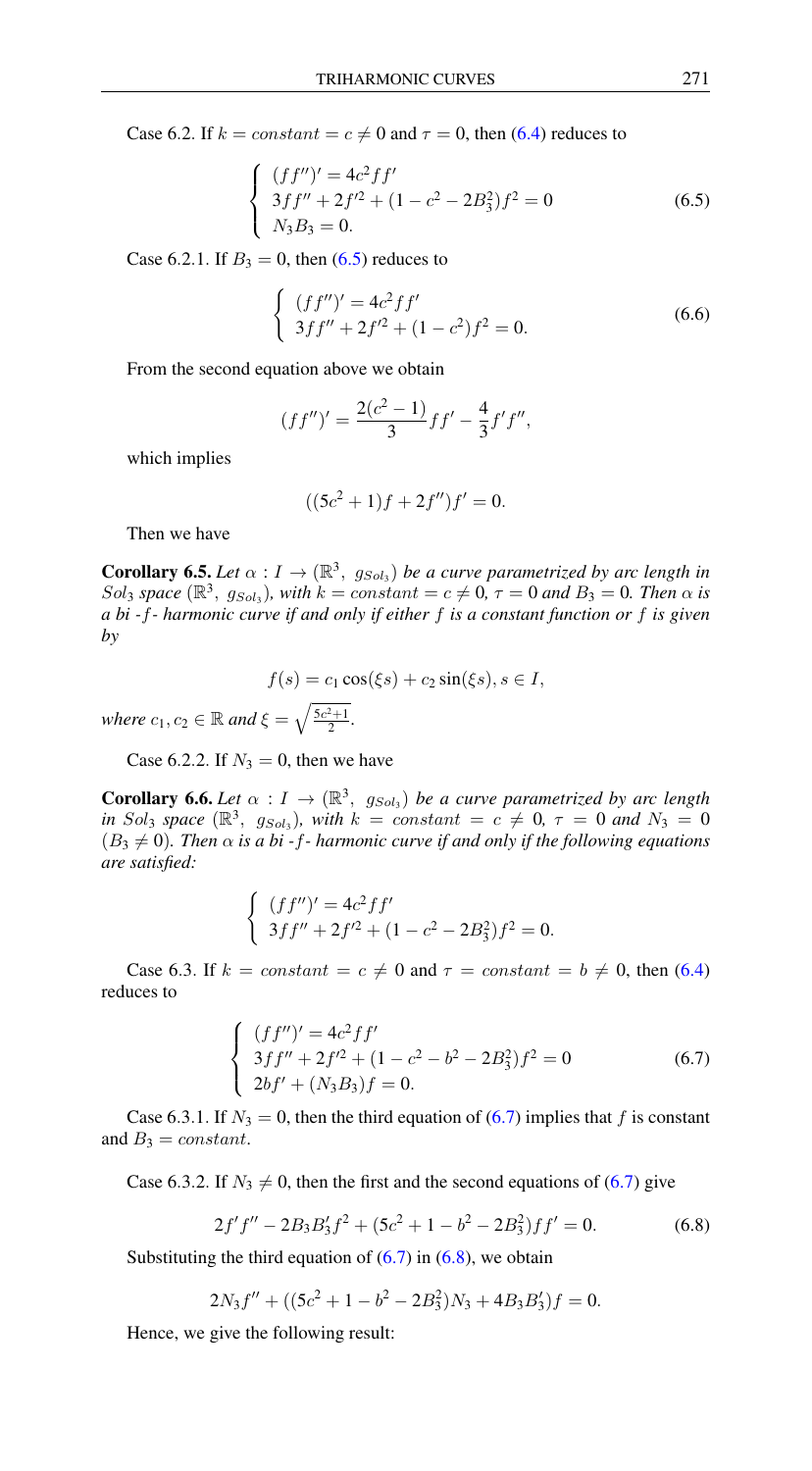**Corollary 6.7.** *Let*  $\alpha: I \to (\mathbb{R}^3, g_{Sol_3})$  *be a curve parametrized by arc length in*  $Sol_3$  space  $(\mathbb{R}^3, g_{Sol_3})$ , with  $k = constant = c \neq 0$ ,  $\tau = constant = b \neq 0$  and  $N_3 \neq 0$ . Then  $\alpha$  *is a bi -f- harmonic curve if and only if* 

$$
2N_3f'' + ((5c^2 + 1 - b^2 - 2B_3^2)N_3 + 4B_3B_3')f = 0.
$$

<span id="page-8-3"></span>Case 6.4. If  $k = constant = c \neq 0$  and  $\tau \neq constant$ , then [\(6.4\)](#page-6-2) reduces to

$$
\begin{cases}\n(ff'')' = 4c^2 ff' \\
3ff'' + 2f'^2 + (1 - c^2 - \tau^2 - 2B_3^2)f^2 = 0 \\
4\tau f' + (\tau' + 2N_3B_3)f = 0.\n\end{cases}
$$
\n(6.9)

If  $N_3 = 0$ , then the third equation of [\(6.9\)](#page-8-3) implies that

$$
f(s) = a\tau^{-\frac{1}{4}}, \ a \in \mathbb{R}.
$$

Substituting the third equation into the second one in  $(6.9)$  we have

$$
\varrho'' - \varrho'\varrho + \frac{1}{8}\varrho^3 - 4c^2\varrho = 0
$$
  
-12\varrho' + 5\varrho^2 + 16\delta = 0,

where  $\rho = \frac{\tau'}{\tau}$  $\frac{\tau'}{\tau}$  and  $\delta = 1 - c^2 - \tau^2 - 2B_3^2$ . Therefore, we conclude that

**Corollary 6.8.** Let  $\alpha: I \to (\mathbb{R}^3, g_{Sol_3})$  be a curve parametrized by arc length in Sol<sub>3</sub> space  $(\mathbb{R}^3, g_{Sol_3})$ , with  $k = constant = c \neq 0, \tau \neq constant$  and  $N_3 = 0$ . *Then*  $\alpha$  *is a bi -f- harmonic curve if and only if*  $f(s) = a\tau^{-\frac{1}{4}}$ ,  $a \in \mathbb{R}$  *and the torsion* τ *solves the following*

$$
\varrho'' - \varrho' \varrho + \frac{1}{8} \varrho^3 - 4c^2 \varrho = 0,
$$
  

$$
-12\varrho' + 5\varrho^2 + 16\delta = 0,
$$
  
 $\leq \varrho$  and  $\delta = 1 - c^2 - \tau^2 - 2B^2$ 

*where*  $\rho = \frac{\tau'}{\tau}$ τ *and*  $\delta = 1 - c^2 - \tau$  $^{2}-2B_{3}^{2}$ 3 *.*

Case 6.5. If  $k \neq constant \neq 0$  and  $\tau = 0$ , then [\(6.4\)](#page-6-2) reduces to

$$
\begin{cases}\n(ff'')' - 4k^2 f f' - 3kk' f^2 = 0 \\
3kf f'' + 2kf'^2 + 4k' f f' + (k'' - k^3)f^2 + kf^2(1 - 2B_3^2) = 0 \\
N_3 B_3 = 0.\n\end{cases}
$$
\n(6.10)

Then we have the following corollary

**Corollary 6.9.** Let  $\alpha: I \to (\mathbb{R}^3, g_{Sol_3})$  be a differentiable bi-f- harmonic curve *parametrized by arc length in Sol<sub>3</sub> space. If*  $k \neq constant \neq 0$  *and*  $\tau = 0$ *, then*  $N_3B_3 = 0.$ 

# <span id="page-8-0"></span>References

- <span id="page-8-1"></span>[1] V. Branding, A structure theorem for polyharmonic maps between riemannian manifolds, *arXiv preprint arXiv:1901.08445*, (2019).
- <span id="page-8-2"></span>[2] R. Caddeo, S. Montaldo and C. Oniciuc, Biharmonic submanifolds of S 3 , *Internat. J. Math.* 12, 867–876 (2001).
- [3] R. Caddeo, C. Oniciuc and P. Piu, Explicit formulas for non-geodesic biharmonic curves of the Heisenberg group, *Rend. Sem. Mat. Univ. Pol. Torino.* 62, 265–278 (2004).